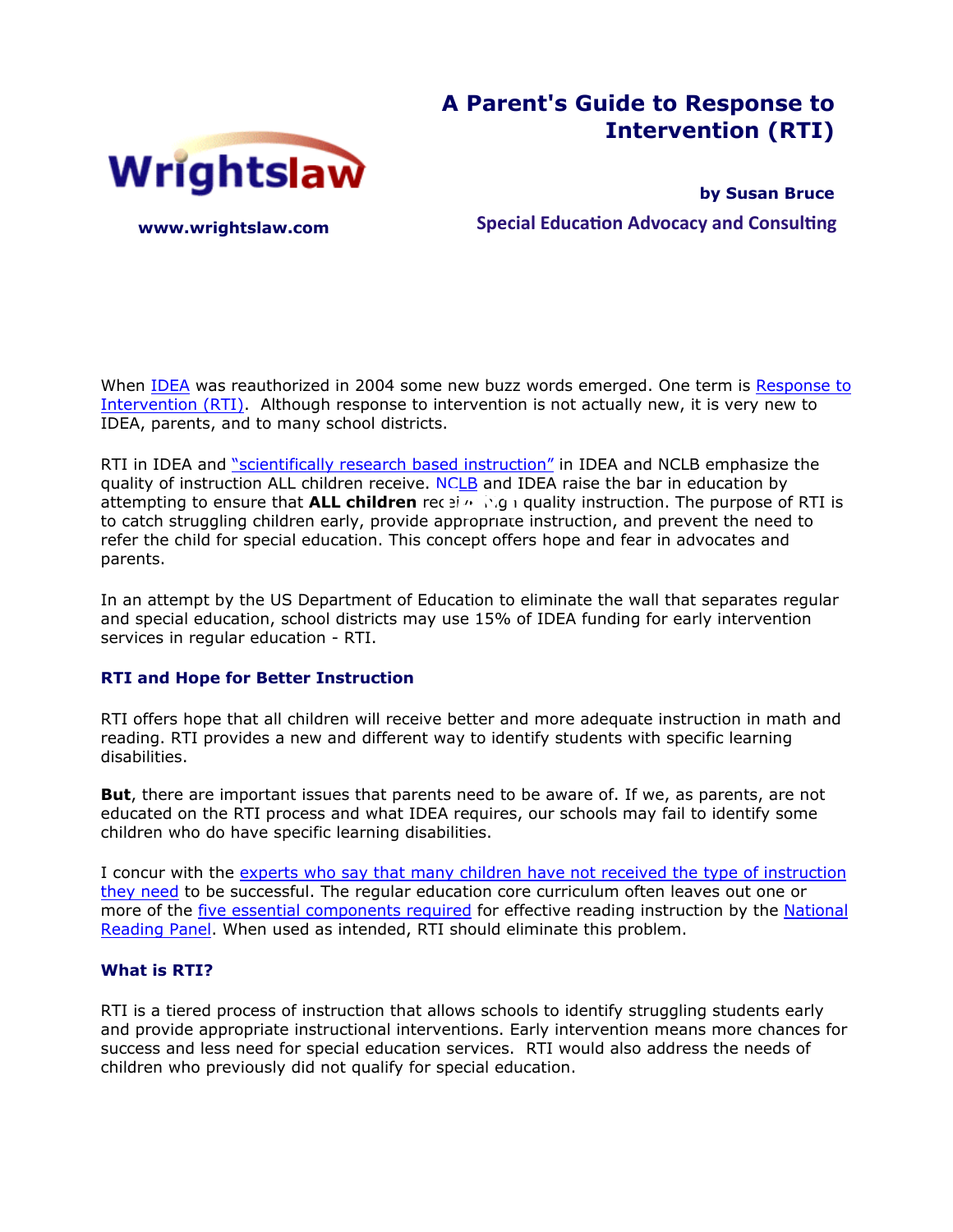## **RTI Should be a School Wide Model**

Although, a schools model may look different, there are several essential and necessary components that parents need be aware of:

- [Scientifically Research Based Instruction](http://www.wrightslaw.com/nclb/rbi.htm)  All children should receive research based reading instruction in the general education classroom.
- School Wide Screening Schools should screen all children early to determine if they are "at risk."
- Continuous [Progress Monitoring](http://www.studentprogress.org/default.asp)  Schools should monitor the progress of all "at risk" children to determine if they are benefiting from instruction.
- Fidelity Schools must use any program or curriculum correctly and as intended.
- Procedural Safeguards Schools must ensure parents are aware of their rights.

## **Tiers in RTI**

RTI is a delivered to students in tiers or levels. There is much discussion about how many tiers should be in RTI models. The three-tiered model is the most common. This means there are different levels of intervention, based on the needs of the student. The level of intervention increases in intensity if a child does not respond to instruction.

IDEA does not specify how many tiers an RTI model must contain. IDEA does not specify how long a child must remain in one tier before moving to the next level. The US Department of Education left this to the states to determine.

## **What RTI is NOT**

- Special seating in classroom
- Shortened assignments
- Parent-teacher conferences
- Suspension
- **Retention**
- "More of the same" general classroom instruction

## **What IDEA Says about RTI and SLD**

[Section 300.307](http://www.wrightslaw.com/idea/law/idea.regs.subpartd.pdf) of the federal [Special Education Regulations](http://www.wrightslaw.com/idea/law.htm) says that states must adopt criteria for determining whether a child has a specific learning disability. States *must not require* the use of a severe discrepancy between intellectual ability and achievement model. States *must permit* the use of a process based on the child's response to scientific, researchbased intervention.

When IDEA was reauthorized in 2004, RTI was added in an attempt to bring IDEA in line with NCLB and [Reading First](http://www.ed.gov/programs/readingfirst/index.html). In the [Commentary to the Regulations,](http://www.wrightslaw.com/idea/commentary.htm) US DOE acknowledged that identification *"models that incorporate RTI represent a shift in special education toward goals of better achievement and improved behavioral outcomes for children with specific learning disability (SLD)."*

### **Concerns about the RTI Process**

I agree with the experts who say that many children are identified with specific learning disabilities because they do not receive adequate instruction in reading and math. In other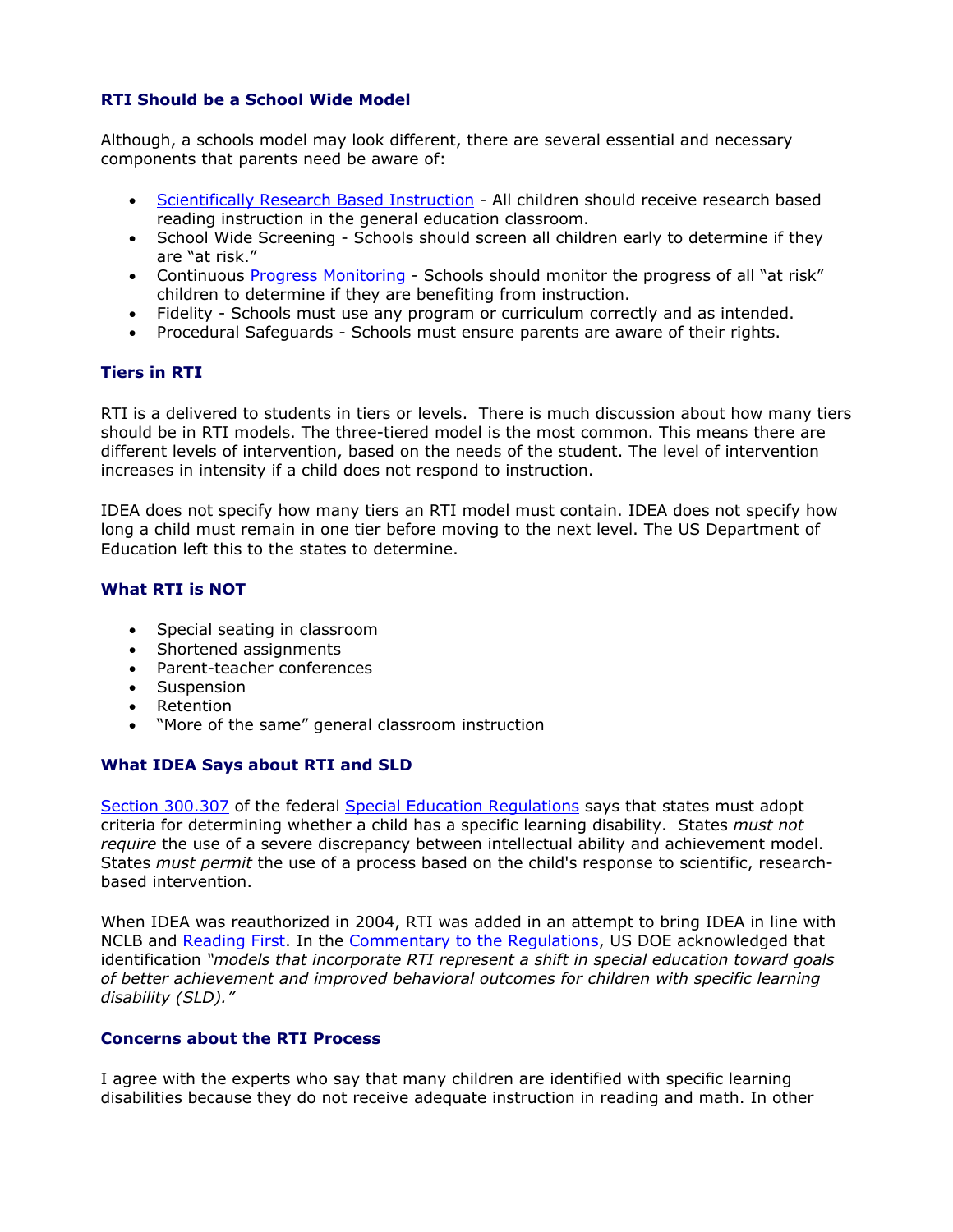words, these children are not making sufficient progress because they receive poor instruction, not because they have a learning disability.

I also believe some children have specific learning disabilities.

My fear is that school districts may use RTI to delay, or worse, **to not evaluate** children who are suspected of having specific learning disabilities.

In the [Commentary](http://www.wrightslaw.com/idea/commentary.htm) to the federal special education regulations, many people expressed these same concerns. Because of these comments, and to ensure that parents are notified of their right to request an evaluation at any time, the US Department of Education added the following to the [federal regulation](http://www.wrightslaw.com/idea/comment/46629-46661.reg.300-311.evals.pdf) Section 300.311 (Commentary in the Federal Register at p. 46658):

(a) For a child suspected of having a specific learning disability, the documentation of the determination of eligibility, as required in 300.306(a)(2), **must contain a statement** of--

...

 (7) If the child has participated in a process that assesses the child's **response to scientific, research-based intervention**—

## (i) The **instructional strategies used** and the **student-centered data collected**; and

(ii) The **documentation that the child's parents were notified** about—

(A) The State's policies regarding the amount and nature of student performance data that would be collected and the general education services that would be provided;

(B) Strategies for increasing the child's rate of learning; and

(C) The parents' right to request an evaluation.

(b) Each group member **must certify in writing** whether the report reflects the member's conclusion. If it does not reflect the member's conclusion, the group member must submit a separate statement presenting the member's conclusions.

## **What Does RTI Mean for our Kids?**

- States must put into place criteria for determining whether or not a child has a Specific Learning Disability (SLD).
- All children should receive appropriate and adequate instruction in the regular education classroom *before* being referred to special education.
- The RTI process *does not* replace the need for a [comprehensive evaluation](http://www.wrightslaw.com/info/test.index.htm).
- When a child is participating in an RTI model, parents must be notified of the instructional strategies used, performance data collected, and the general education services that will be provided.
- Parent's have the right to request a comprehensive evaluation at any time during the RTI process.
- Schools must promptly request parental consent to evaluate when a child suspected of having an SLD has not made progress when provided with appropriate instruction.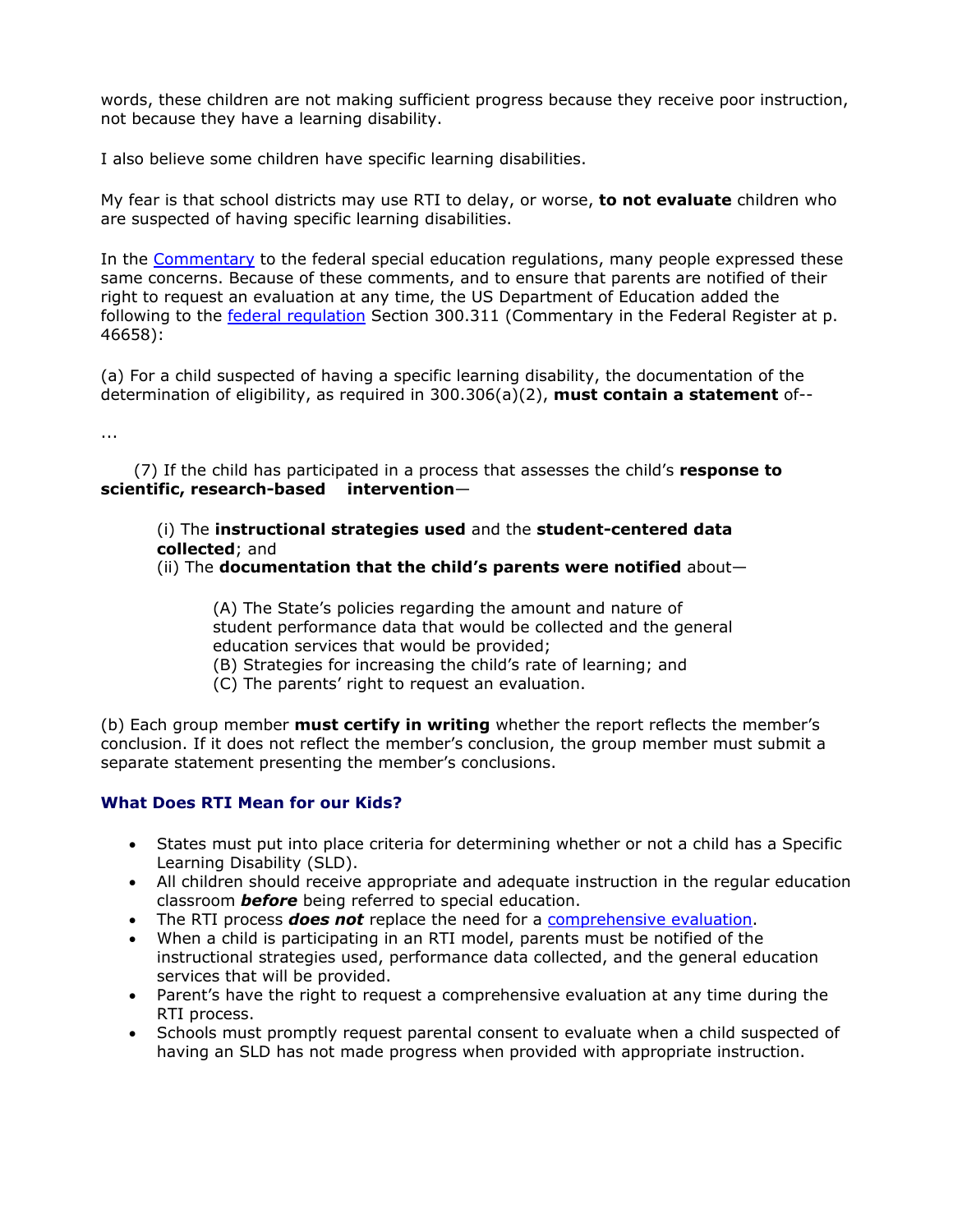## **Questions for Parents and Educators**

The federal regulations specify that "States *must permit* the use of a process based on the child's response to scientific, research-based intervention." This is not a question of "if" a school district will be required to use RTI, but when. The [Commentary](http://www.wrightslaw.com/idea/comment/46629-46661.reg.300-311.evals.pdf) to the federal regulations (p.46646-46647) describes the *[Essential Components of Reading Instruction](file:///Users/harborhouseapple2/Documents/0%20Sue%20datafiles/websites/wrightslaw/info/components)* and references what the ESEA (NCLB) says about appropriate reading instruction including: Phonemic Awareness, Phonics, Vocabulary Development, Reading Fluency, Reading Comprehension Skills.

### *When should a parent be notified of their right to request an evaluation?*

In general, when the child moves from a tier 1 general education (class wide intervention) to a tier 2 (more targeted small group interventions), parents should be informed about what is happening and their rights.

Parents should be advised that their child is not making expected academic progress, the services that will be provided and strategies used to increase their child's progress, and other options that are available to them i.e., the right to request an evaluation under IDEA at any time. ([NICHCY](http://www.nichcy.org/)'s "Building the Legacy [Training Curriculum on the IDEA 2004", Module 6 - Early](http://www.wrightslaw.com/info/rti.eis.nichcy.pdf)  [Intervening Services and Response to Intervention.](http://www.wrightslaw.com/info/rti.eis.nichcy.pdf))

#### *Questions Parents Should Ask about RTI*

There are specific questions parents should ask to ensure that their child will be accurately identified, and is receiving appropriate instruction to begin with.

- How many tiers are included the RTI model?
- How long will my child remain in a tier before moving to the next tier?
- What scientifically research based form of instruction will the teacher use?<br>• What documentation demonstrates the effectiveness of the program?
- What documentation demonstrates the effectiveness of the program?
- What education journal documents this form of instruction as "peer reviewed"?
- Does the reading program include the elements defined as "essential components of an effective reading program" set forth by the National Reading Panel?
- How often will the school monitor my child's progress?
- What type of progress monitoring will the school use?
- When will the school report the progress monitoring results to us, the parents, and how often?
- Will the type of progress monitoring used show how the child is progressing when compared to his peers?
- What rate of progress should we parents expect?
- At what point will the school refer our child for an evaluation due to lack of response to instruction?
- What do your state regulations say about the RTI process?

#### **The Bottom Line**

RTI, if used as intended, will be a significant advance in special education. If used incorrectly, RTI will prevent students who have true learning disabilities from receiving the specialized instruction they need.

As with any special educational issue that affects our children, we parents must become experts on RTI. We must educate ourselves, ask questions, and document what we are told.